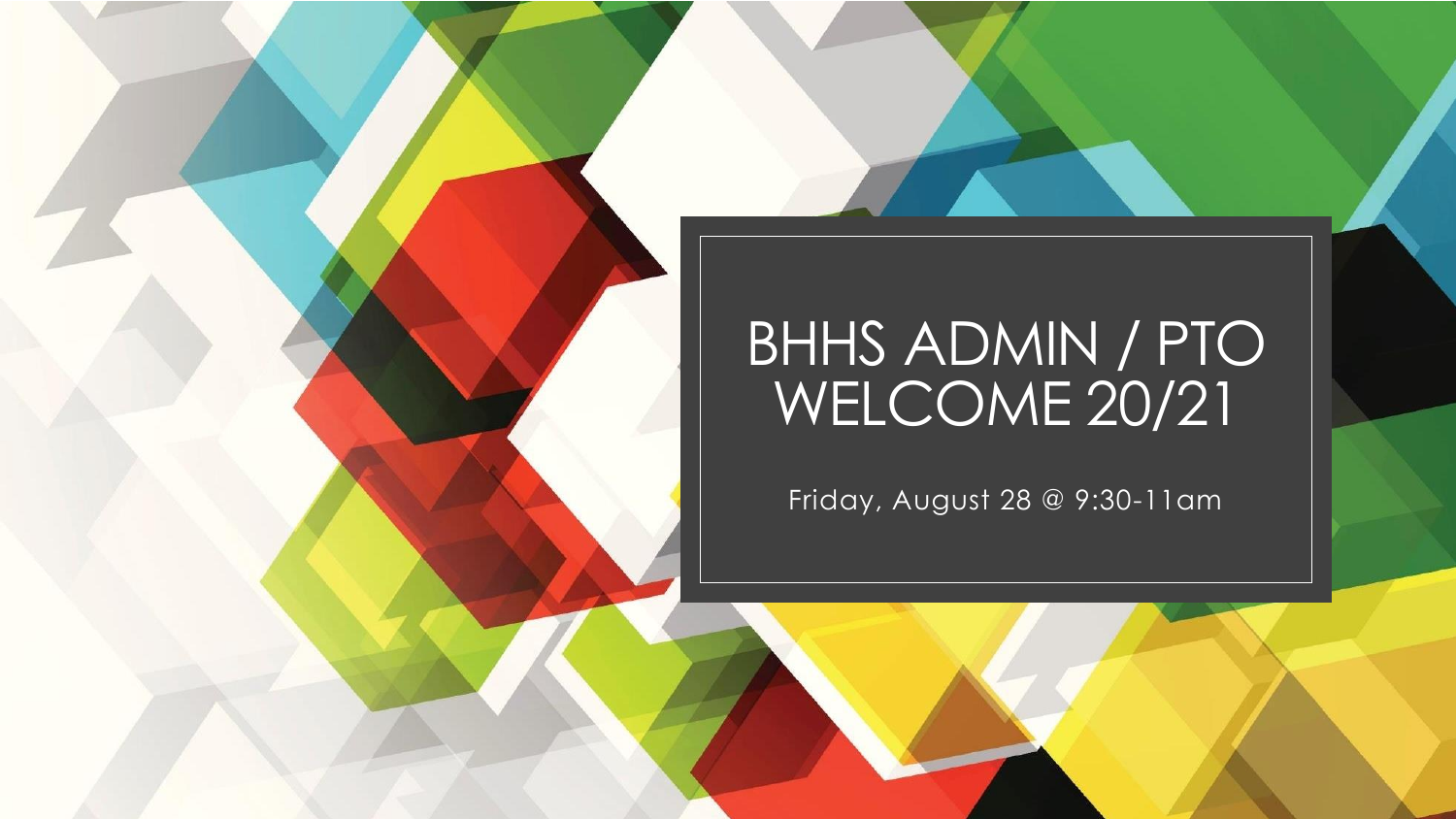#### Agenda - **Friday, August 28 @ 9:30-11am - Virtual - Google Meet**

- 1. PTO Board Introduction
- 2. Ready, Set, Registration!
- 3. Technology Tips
- 4. Communications
- 5. Back-to-School Hints
- 6. Important Updates / Other Things You May Be Wondering About..
- 7. Calendar
- 8. PTO
- 9. BHHS Administration & Staff

10.Adjourn – See you on Monday, September 21st @ 9:30am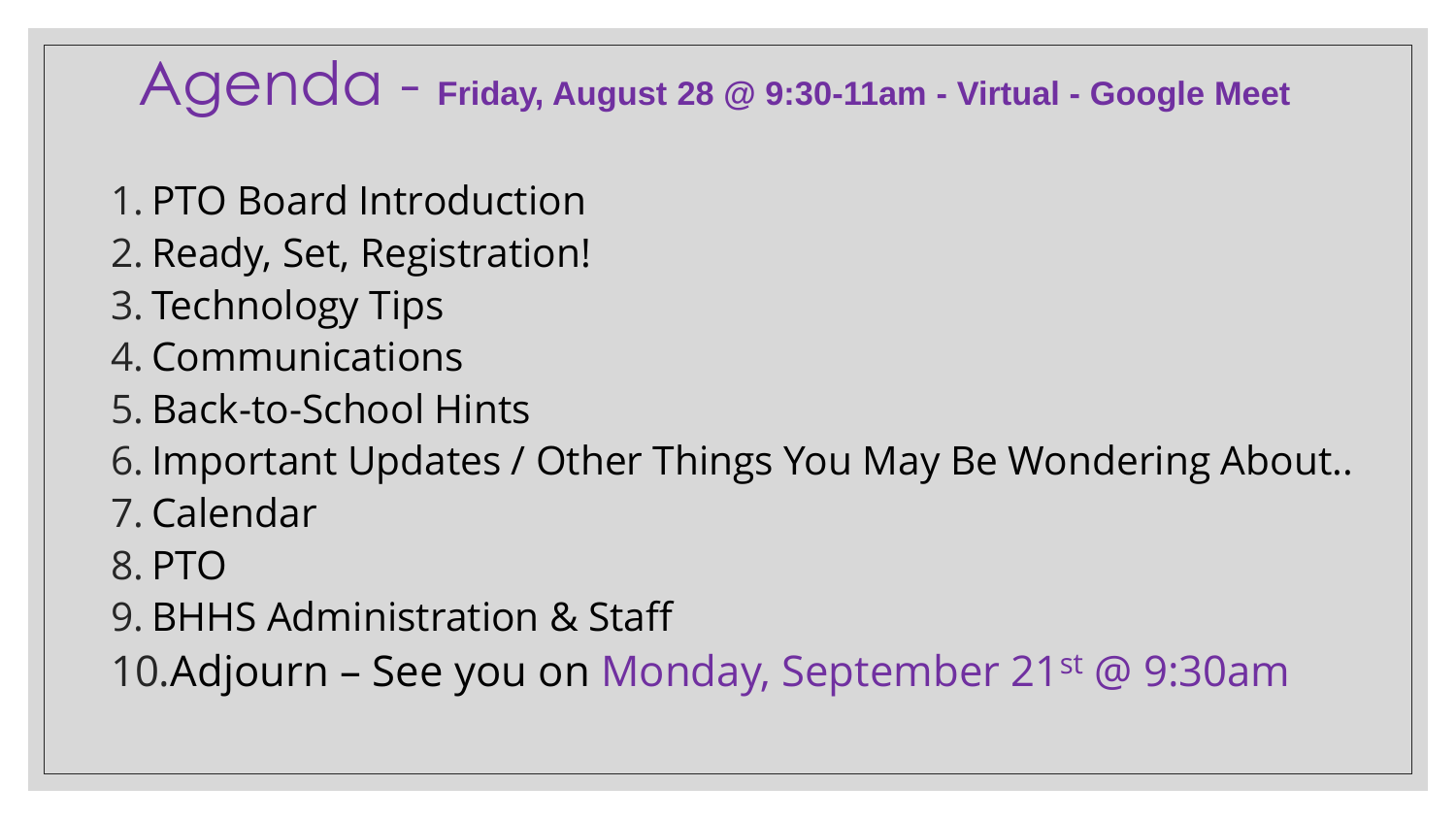

**Treasurer: Megan Johnston Treasurer-Elect: Diana Chen**





**Co-Presidents Catherine Daneshvar-Ashtari \* Anna Barlow**



**Co-Secretaries Deborah Kolin \* Stacy Fox**



**Hospitality Robyn Jenkins Paulina Hakopian**

**Student Leadership Liaisons Laura Silberman \* Debbie Guettler**



**Social Media Natalie Finerty Neena Crimmins**

**Past Presidents Barb Kaufman \* Laura Silberman**

# **2020-2021 PTO Board**



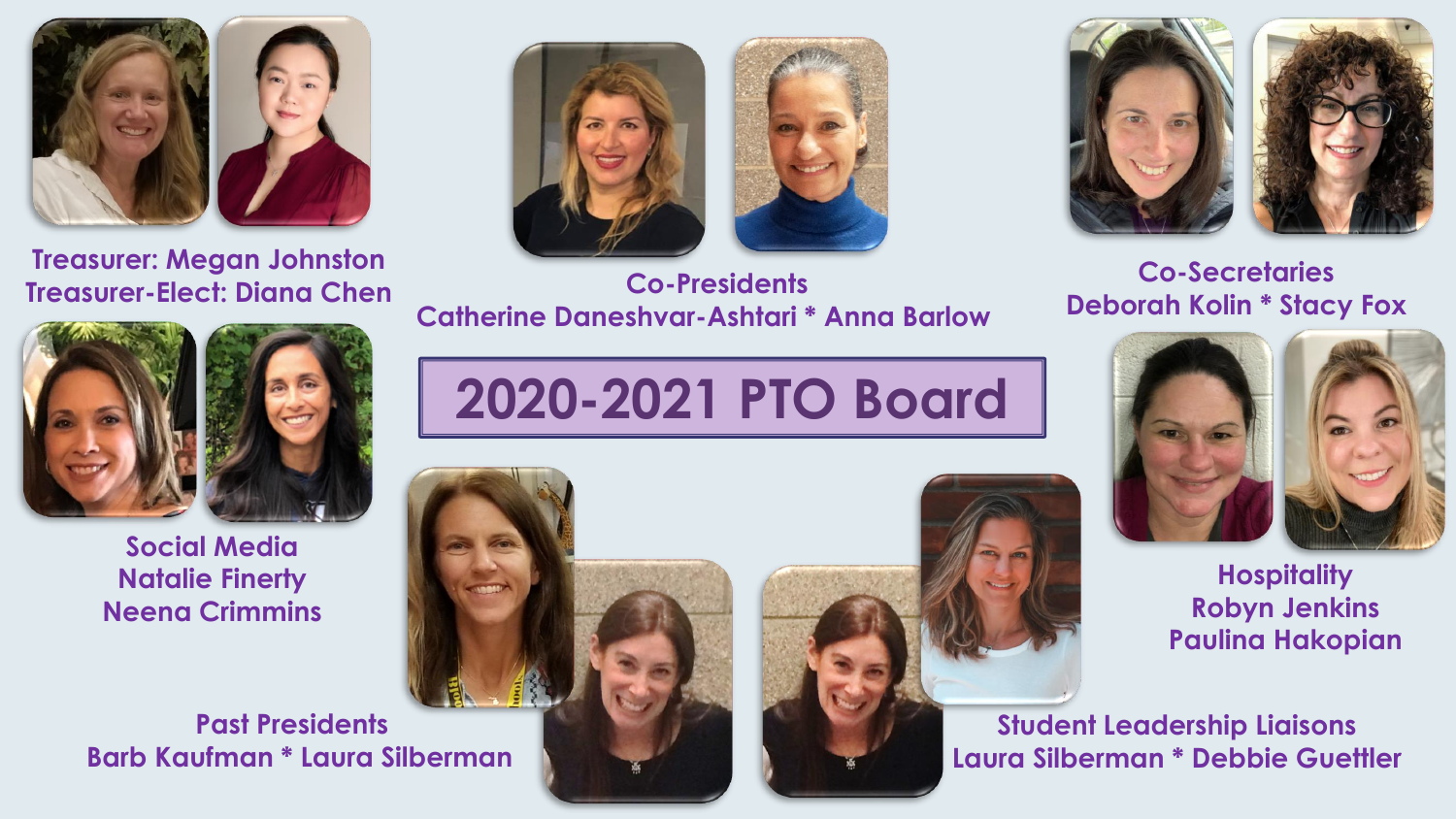## Ready, Set, Registration!

Step 1: Update Personal Info for each student - **Parent Portal or Q App** ◦ New Passwords for Students in "Enrollment Data" – effective after September 1

**<https://webconnect.bloomfield.org/Zangle/ParentPortal/>**

Step 2: Access Your Class Schedule

- Check courses against what was requested and what is needed
- Request Add/Drop by September 2

Step 3: Sign into **Community Pass <https://www.bloomfield.org/about-us/recreation>**

- **Pay-To-Participate – Sports and Clubs**: Talk to Coach for season details
	- \$200 for sports + clubs; \$70 Clubs Only refunds only in May
- Pay **PTO Membership** and Optional Donation
- Order **Senior All Night Party Tickets** & **Graduation Lawn Signs**
- **Sign up / pay for other activities as needed**

#### Step 3: Submit **Health Questionnaire** and/or **Physical**

◦ Physicals dated April 2019 require only questionnaire – no NEW physical needed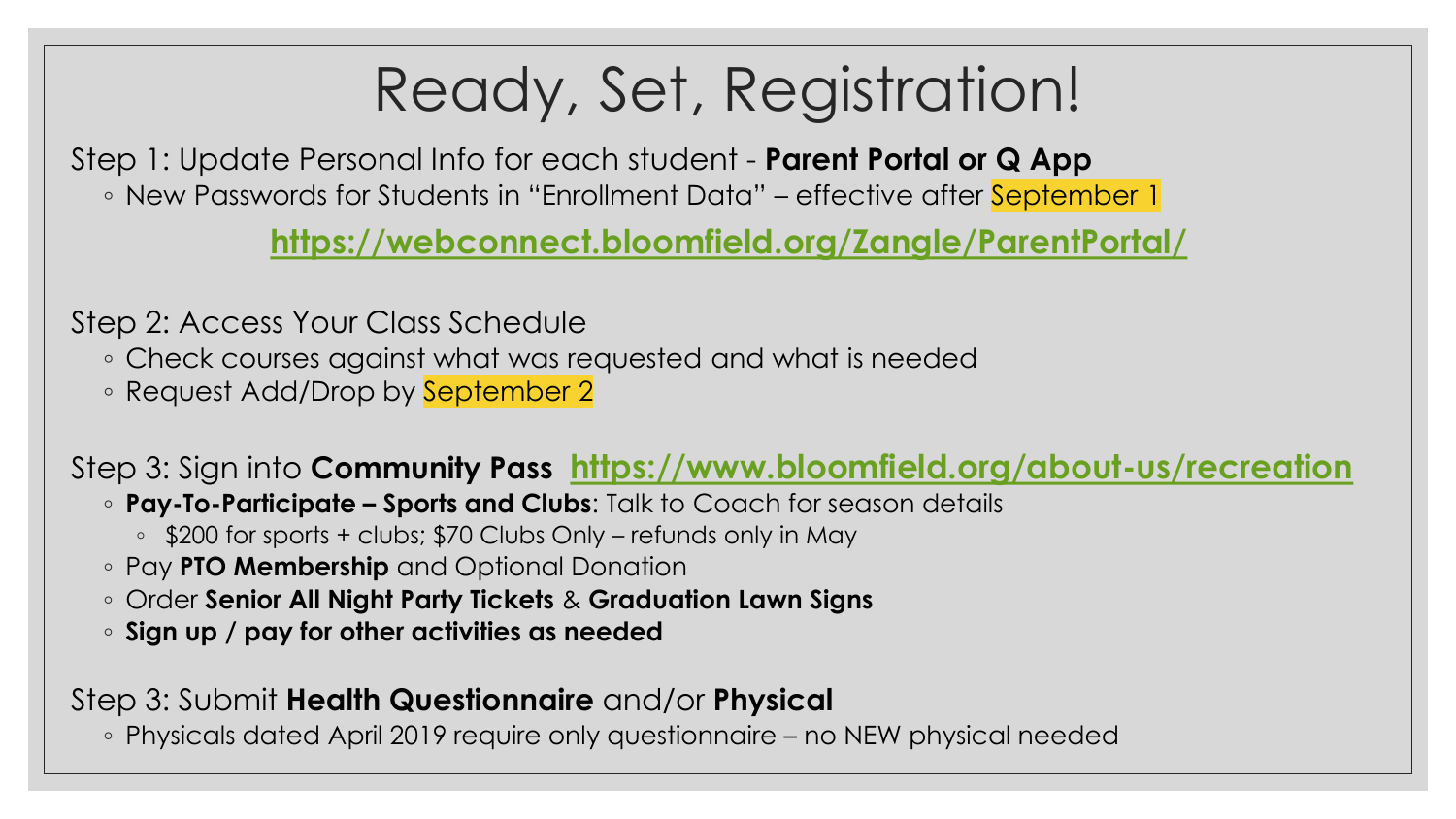### TECHNOLOGY TIPS

Get ready for **remote** school!! BHHS is **Bring-Your-Own-Device** school.

- All students require technology keep district tech from last year
- Need Technology?

Pick-up / drop-off / exchange devices @ BHHS Athletic Entrance

Wed, Sep 2 and Thurs, Sep 3  $*$  8-11:30am and 1-3pm

- BHS Family Call Center: 248-900-2470 or [bhstech@bloomfield.org](mailto:bhstech@bloomfield.org)
	- **Example 1** Live person / help
	- Leave a message for response within 24-hours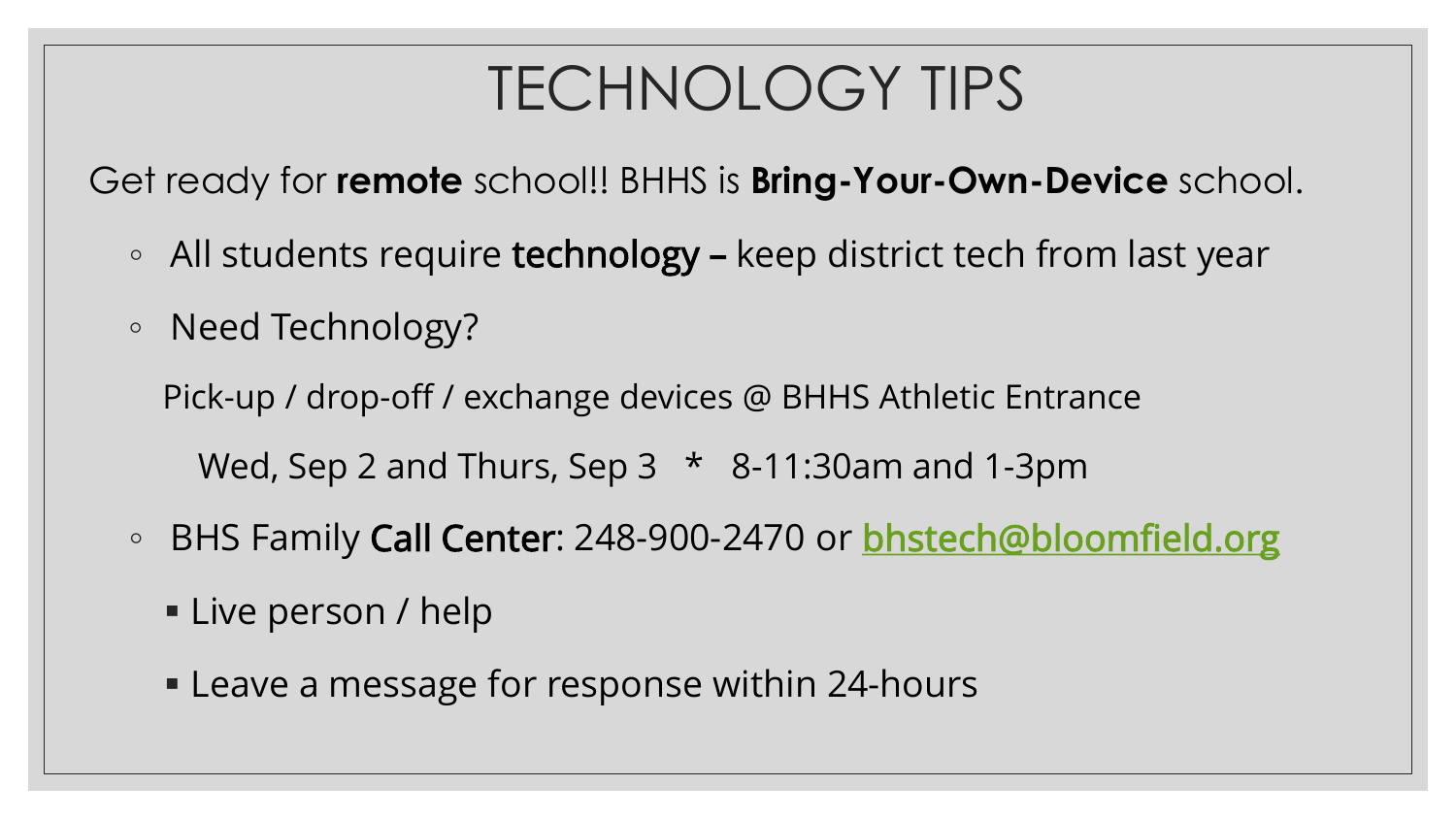## COMMUNICATIONS

◦ All BHHS families are automatically signed up to receive

- BHHS Web News every Wednesday
- Weekly BHHS Emails
- Important Notices
- BHS District
	- My Bloomfield for weekly emails
	- Remind staff-to-staff/students in real-time
		- email, text, telephone calls



◦ UPDATE YOUR NOTIFICATION PREFERENCES → Parent Portal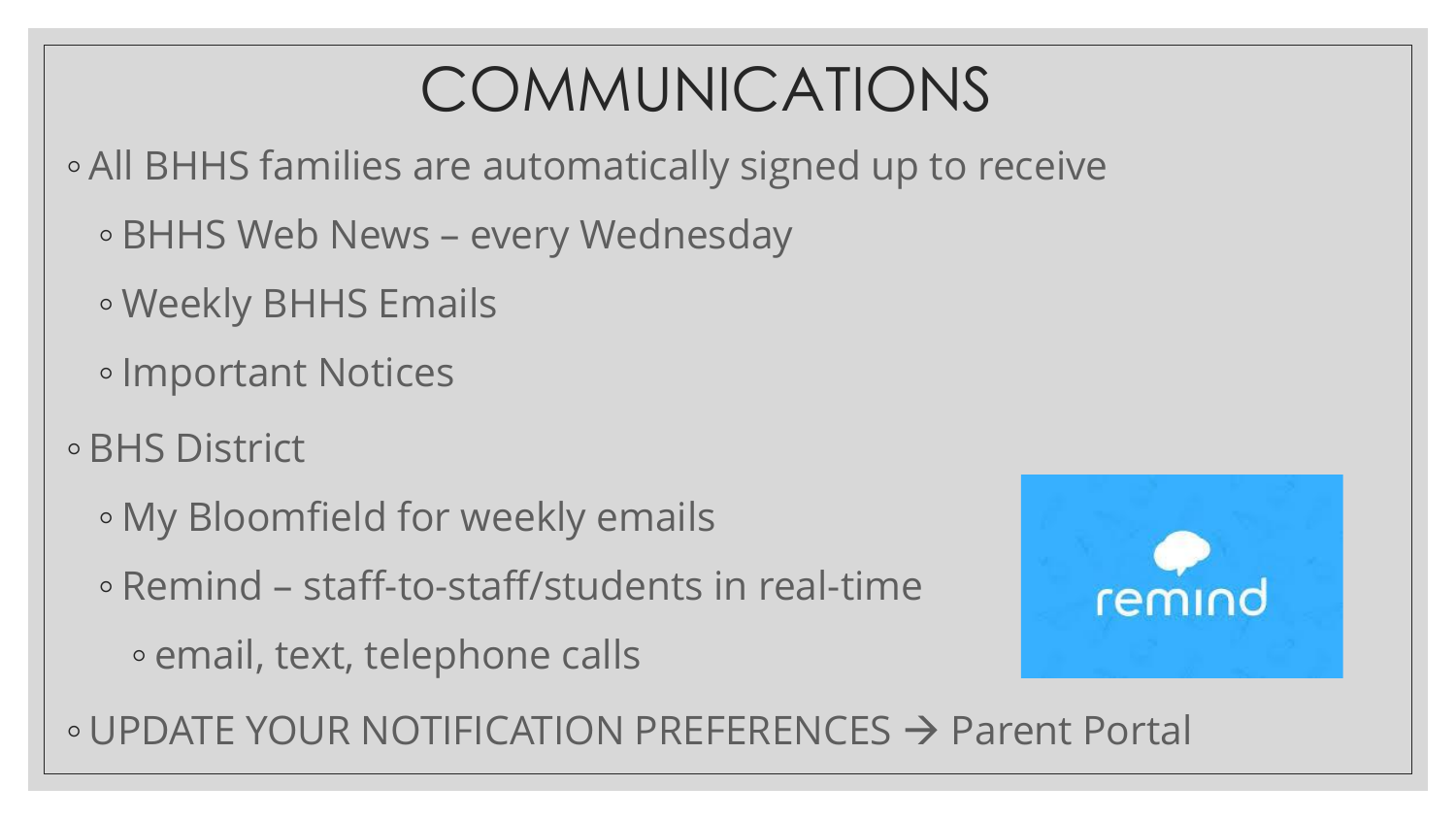### BACK-TO-SCHOOL HINTS

- Set up a **special place at home** to connect and work
- Gather **materials** for each class
	- e.g, graphic calculator, pens and paper, binders, etc.
	- pick up **materials from school**
- Show your **Black Hawk pride** on screen!!
	- Get your **Spirit Wear<http://www.blackhawkspiritshop.com/>**
	- **Share your 1st day of school look on the PTO Instagram**
		- **[https://www.instagram.com/bhhs\\_pto/](https://www.instagram.com/bhhs_pto/)**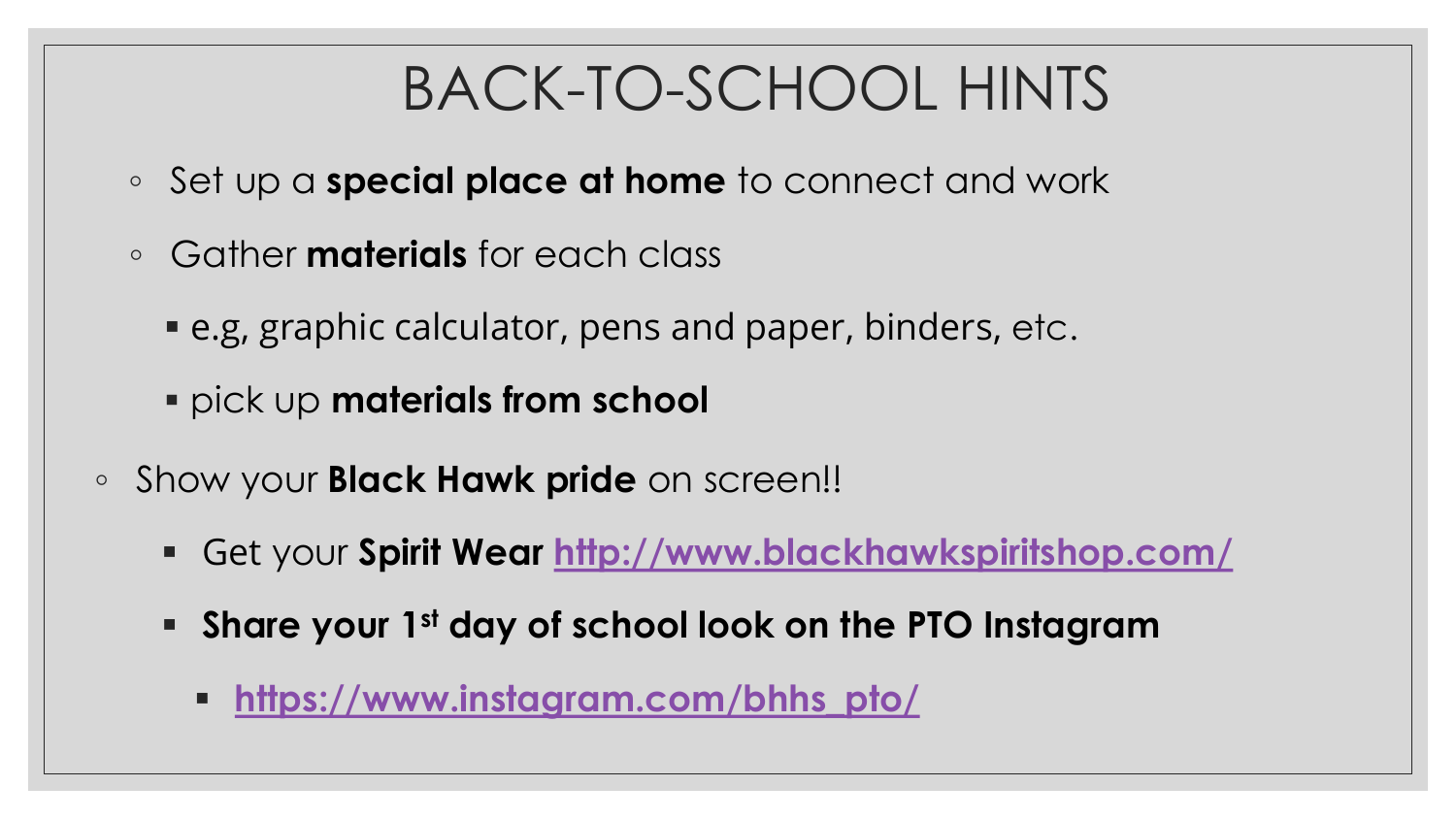### IMPORTANT UPDATES

#### ◦ **IB Details**

- IB Classes will be held remotely
- MYP 10th Grade Personal Project being reviewed

#### ◦ **Community Service**

- Continue to log service
- Graduation requirement being reviewed
- **SAT Testing - anticipated**
	- Wednesday, Sept 23 : 9th and 12th grades
	- Wednesday, Oct 14 : 10th and 11th grades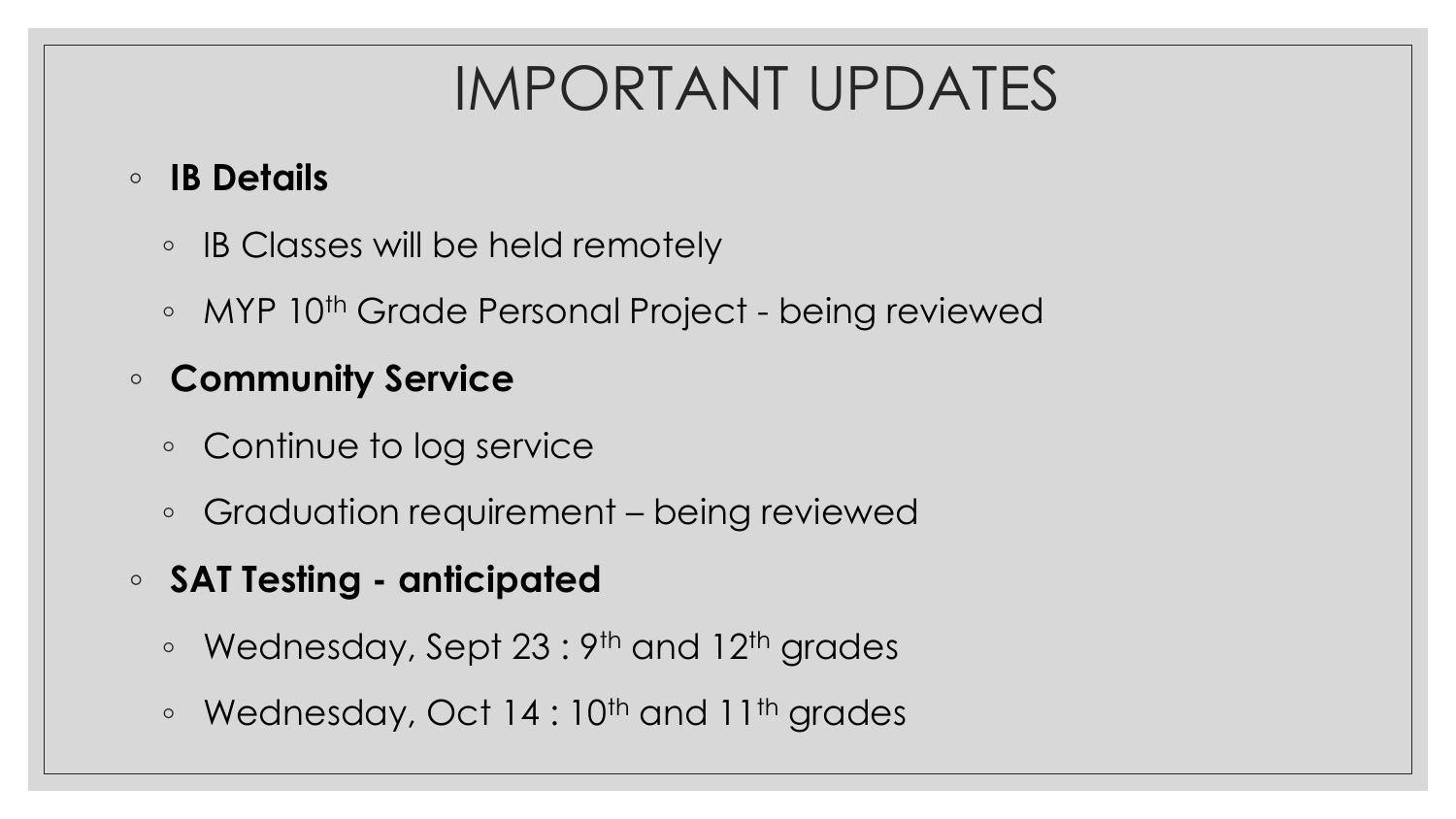# Other things you may be wondering…

- **1. Attendance –** taken each class period; call Attendance line if absent
- **2. Technology Troubles?**  call IT 248-900-2470 **AND** attendance line if not immediately solveable
- **3. Picture Day -** Rescheduling for a later date in fall
	- Seniors yearbook headshots will be taken by Focal Point
- **4. School ID –** use same as last year it is still valid
- **5. Parking Passes**
	- Quarterly **reimbursement** through **Community Pass**

#### **6. Clubs**

◦ Meet virtually or in-person depending on club size and advisor

#### **7. Summer Math Work**

◦ Be sure it was submitted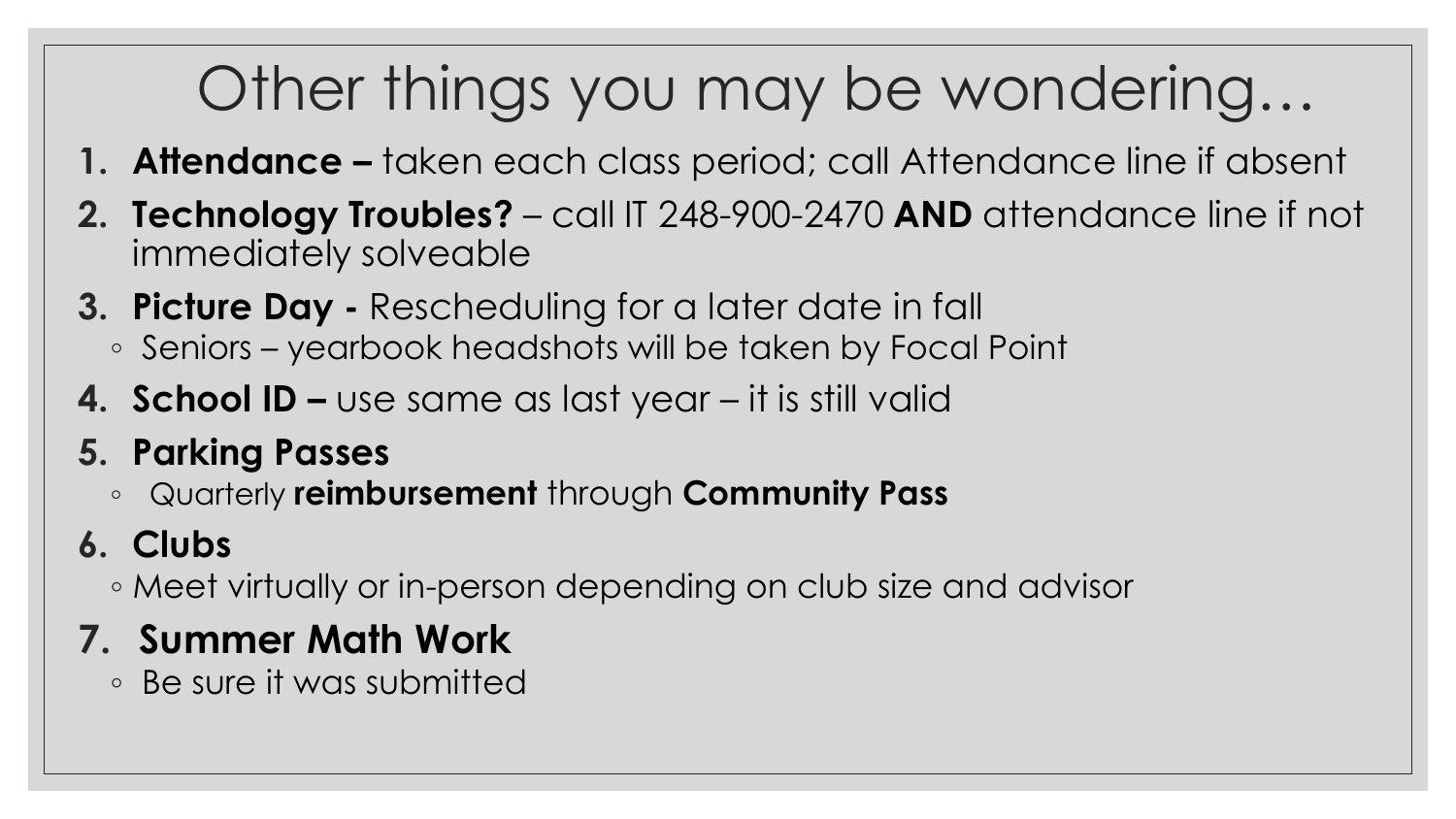|                 | <b>MONDAY</b>                                                                              | <b>TUESDAY</b>                                                           | WEDNESDAY                                                                                  | <b>THURSDAY</b>                                                  | <b>FRIDAY</b>                                                    |
|-----------------|--------------------------------------------------------------------------------------------|--------------------------------------------------------------------------|--------------------------------------------------------------------------------------------|------------------------------------------------------------------|------------------------------------------------------------------|
| <b>SENEMBER</b> | 31<br><b>Canvas Tutorial Released</b>                                                      |                                                                          | $\overline{2}$<br>• ADD/DROP<br><b>DEADLINE</b>                                            | 3<br>• MEET & GREET WITH<br><b>TEACHERS</b>                      | $\overline{4}$                                                   |
|                 | $\overline{7}$                                                                             | 8<br>• FRESHMEN<br><b>ORIENTATION</b><br>pick up materials<br>$1:30-4pm$ | 9 [EVEN DAY]<br>• ALL GRADES START<br>• 10 <sup>th</sup> grade pick up<br>materials 7-11AM | 10<br>$\cdot$ 11 <sup>th</sup> grade pick up<br>materials 7-11AM | 11<br>$\cdot$ 12 <sup>th</sup> grade pick up<br>materials 7-11AM |
|                 | 14                                                                                         | 15                                                                       | 16                                                                                         | 17                                                               | 18                                                               |
|                 | 21<br>• 9:30am- PTO MEETING<br>• 5:30pm College 101 Follow-UP<br>• 6:30pm-CURRICULUM NIGHT | 22                                                                       | 23<br>SAT 9th & 12th<br>$\bullet$<br>grades                                                | 24                                                               | 25                                                               |
|                 | 28<br>NO SCHOOL                                                                            | 29                                                                       | 30                                                                                         |                                                                  | $\overline{2}$                                                   |
|                 | 5                                                                                          | $\epsilon$                                                               | $\overline{7}$                                                                             | $8\,$                                                            | 9                                                                |
|                 | 12                                                                                         | 13                                                                       | 14<br>• SAT $10^{th}$ & $11^{th}$ grades                                                   | 15                                                               | 16                                                               |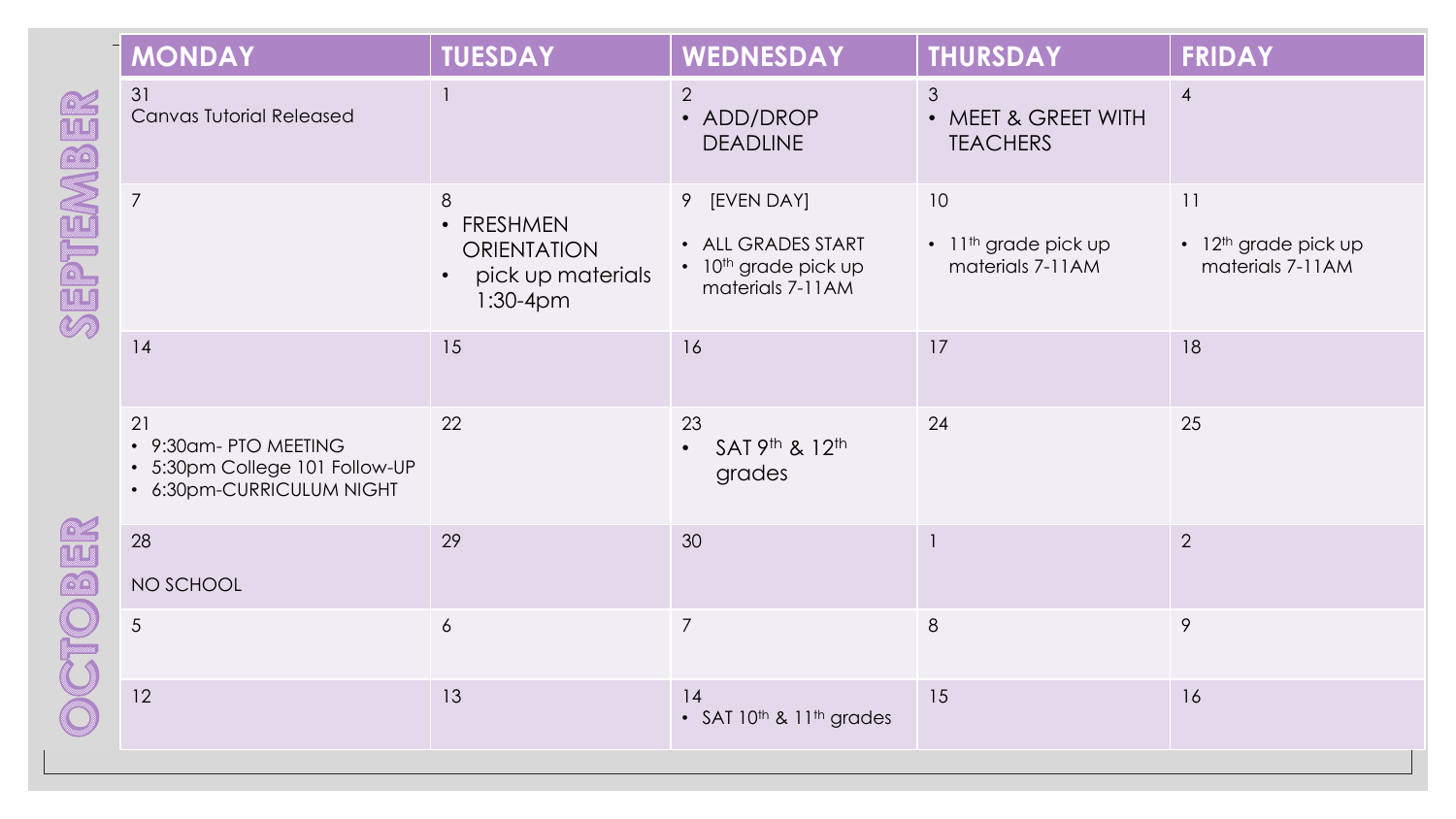### 20/21 PTO VIRTUAL MEETING DATES